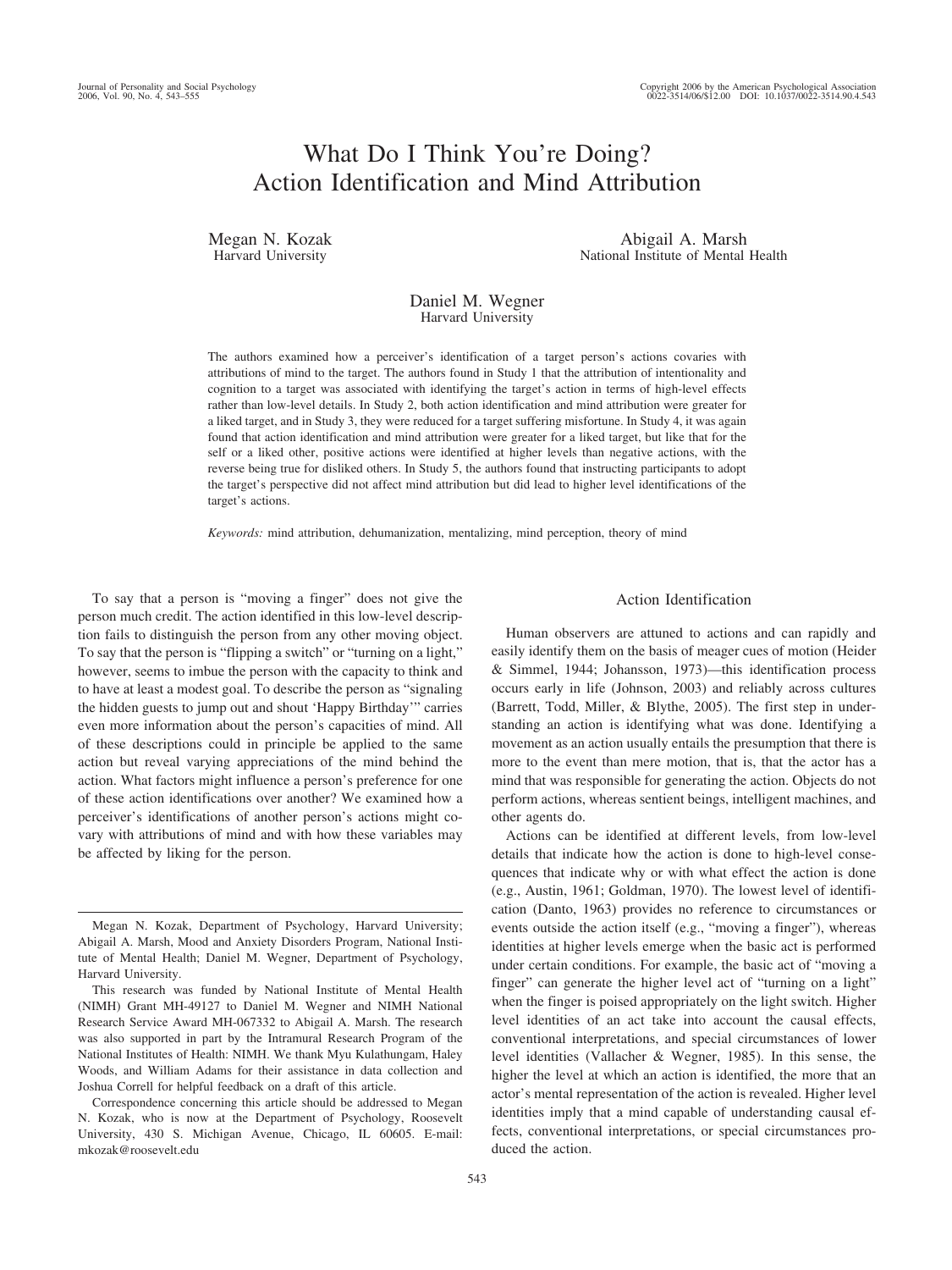Levels of identification can be measured using the Behavior Identification Form (BIF), a 25-item scale in which midlevel neutral actions are listed along with alternative lower and higher level identifications. Participants choose, for example, whether to identify painting a room as "applying brush strokes" (lower level) or "making the room look fresh" (higher level). Action identification may be influenced by factors such as the communicative purpose of an action. In some situations, a basic identification may seem uninformative to an audience (e.g., "I moved that same darn finger"), and a communicator may opt instead for a higher level identification that conveys a critical effect ("I shot the sheriff"). Action identification may also vary in relation to perceived motivation, with lower levels prevailing when an action is done for its own sake but higher levels prevailing when the action is driven by extrinsic goals (Kruglanski, 1975).

Research has demonstrated that people vary reliably in how they identify their own actions (Vallacher & Wegner, 1985, 1987, 1989; Wegner & Vallacher, 1986). Vallacher and Wegner (1989) examined such variations in levels of personal agency, distinguishing between low-level agents, who view their actions in terms of details, and high-level agents, who focus more on the meaning and consequences of their actions. High-level agents perceive their behavior to be influenced more by mental factors, such as motivation, than by situational forces. Compared with low-level agents, high-level agents express a more internal locus of control, report more stability and consistency in their actions across contexts, and have clearer and more stable self-concepts. By contrast, low-level agents report acting more impulsively and describe their actions with less reference to mental states. The tendency to identify one's actions at higher levels then may be indicative of an awareness of one's own mind as a cause of behavior.

Identification of one's own actions may constitute a particular application of a more general principle: that action identification tracks the inference of mental states. This principle may be applied to one's own mental states or to the mental states of others. In line with this possibility, the tendency to identify own actions at higher levels has been found to be related to the tendency to adopt the perspectives of others (Levy, Freitas, & Salovey, 2002). Perhaps action identification offers a tool for assessing whether a perceiver is recognizing the mental states underlying the actions of others. If action identification is tracking the attribution of mental states, individuals making higher level inferences about others' mental states will also identify those individuals' actions at higher levels. The validity of this hypothesis might be tested by comparing study participants' identifications for the actions of others with their more direct assessments about the others' cognitive processes. It is worth considering, then, how more global attributions of mind to another might arise and how such attributions might be assessed.

# Mind Attribution

Individuals' direct assessments of the minds of others have been the focus of a body of prior research on attribution of mind or what has been called *mentalizing* (e.g., Frith & Frith, 2003). Mentalizing incorporates subprocesses whereby the perceiver infers the existence of mental states, internal events, and other features of agents from external cues or from a personal simulation of the other's experience (Ames, 2004; Carruthers & Smith, 1996). The tendency to mentalize in adults has been examined in studies of empathy (e.g., Hodges & Wegner, 1997), perspective-taking (e.g., Keysar, Barr, Balin, & Brauner, 2000), emotion recognition and attribution (e.g., Leyens et al., 2000), and knowledge estimation (e.g., Nickerson, 1999).

Humans often use mentalistic explanations to describe the actions of people or other agents and mechanistic explanations to describe the movements of objects (Heider, 1958; Schneider, Hastorf, & Ellsworth, 1979). Mentalistic explanations include thoughts, emotions, and intentions, whereas mechanistic explanations focus on processes, properties, and effects. The dichotomy of mind and mechanism is reflected in the literature on the development of the ability to appreciate minds by animals (e.g., Premack & Woodruff, 1978) and humans (e.g., Baron-Cohen, 1995). Mental and mechanical modes of explanation may be understood then as alternative ways of apprehending the world (Carey, 1996; Wegner, 2002), and perceivers vary in the degree to which they use attributions of mind to understand both minds and nonminds.

In this sense, mentalization is a continuum. At the lowest end of the continuum is the failure to attribute mental states to an agent, which might be called *dementalizing*. Thought, emotion, and intention are not inferred or are ignored. A perceiver can dementalize a person by explaining the person's actions in terms of physical events, preexisting dispositions, or causal chains that do not require a mind. Although such explanation may be appropriate in some cases (e.g., when a person falls, simply succumbing to the law of gravity), it may be degrading when it overlooks a person's mental states. At a more global level, a person can dementalize another by failing to attribute even the capacity for mental states to this person.

Adopting another person's perspective allows one to merge one's self-awareness with another person and fosters the ability to imagine the internal experiences of that person (Mashek, Aron, & Boncimino, 2003; Wegner & Giuliano, 1982). By adopting another person's perspective, a perceiver does not have to rely on preexisting stereotypes or traits to interpret this person's behavior (Galinsky & Moskowitz, 2000; Idson & Mischel, 2001). Instead, the person's moment-to-moment internal state, including goals and intentions, becomes a means for understanding the person's past behavior and for predicting how this individual will behave in the future (Hoffman, Mischel, & Mazze, 1981).

It is perhaps not surprising that people are more willing to consider the mental states of people they like (McPherson-Frantz & Janoff-Bulman, 2000). This may result from both familiarity and positive attributions (Malle & Pearce, 2001). People may be more motivated to see those they like as having mental states. Research on the attribution of secondary emotions has found that people tend to attribute complex emotions more to in-group members than to out-group members, and this effect does not covary with familiarity (Leyens et al., 2000). The tendency to mentalize group members may be driven instead by a desire to view one's own group as possessing more human essence than other groups (Cortes, Demoulin, & Rodriguez, 2005). Failing to attribute mental states, in turn, may follow as part of the process of derogation that occurs when perceivers see a person suffering an unpleasant fate. Liking for victims may be reduced, and people may be motivated to perceive them as being driven less by mental processes and more by physical causes (e.g., Bandura, Barbaranelli, Caprara, & Pastorelli, 1996; Lerner, 2003)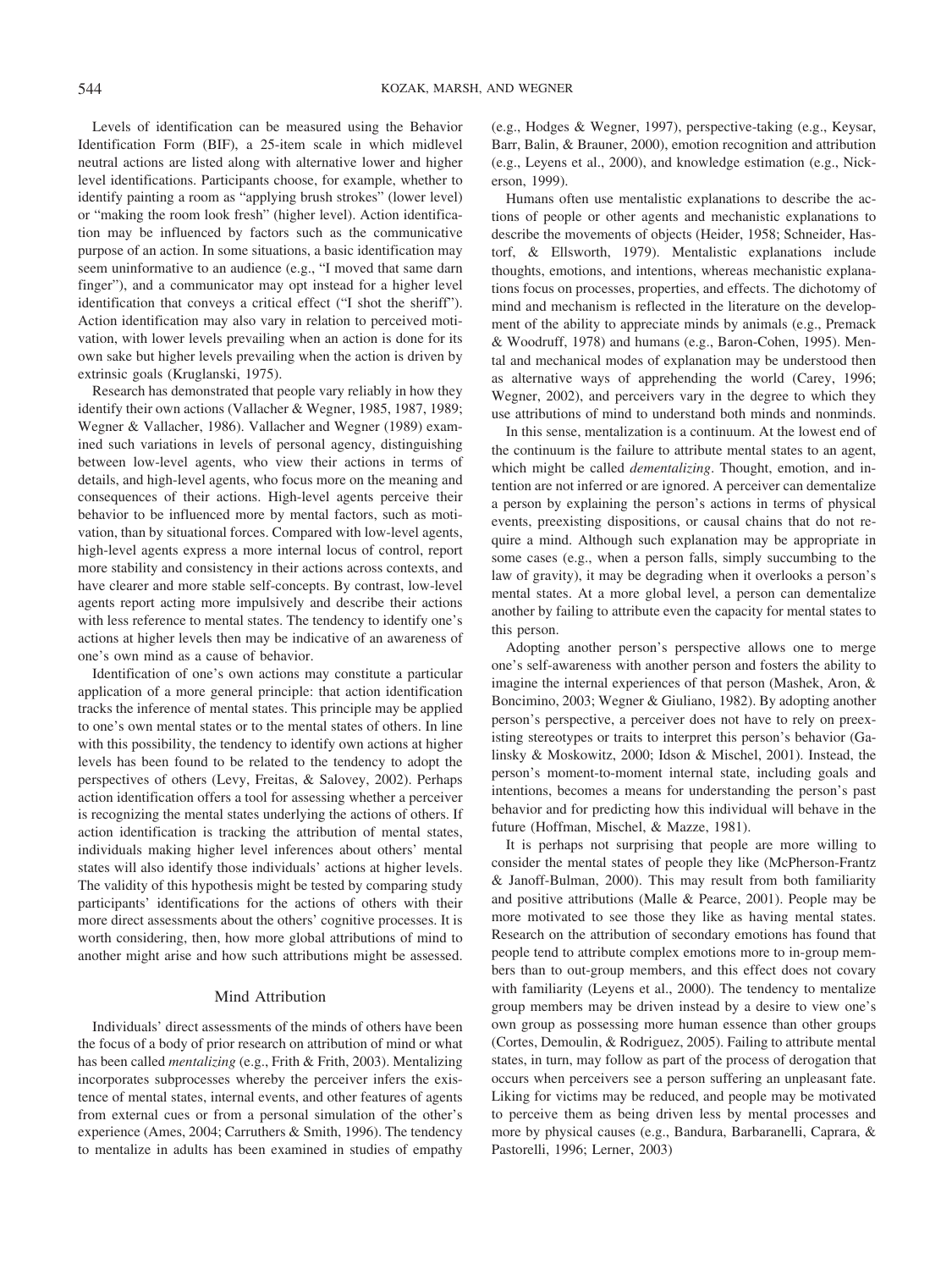## The Present Research

Our studies examined the relationship between action identification and mind attribution by exploring how these constructs covary in response to circumstances that are likely to influence a perceiver's appreciation of the mind of another person. Two primary measures were employed in these studies. The first was a modified BIF (Vallacher & Wegner, 1989), revised to allow perceivers to report the levels at which they identified a target person's actions (rather than their own). The second measure was a 10-item Mind Attribution Scale, designed to assess a perceiver's global attributions about another person's capacity to act with intention, engage in complex cognition, and experience emotion.

In Study 1, we examined relationships among the modified BIF, the Mind Attribution Scale, and reports of positivity toward a fictitious target person to measure the predicted positive interrelations. The following studies then manipulated properties of the target to explore whether action identification and mind attribution would show similar patterns of influence. In Study 2, we manipulated positivity of the target by introducing positive and negative target characteristics to determine whether liking for a target would influence both action identification and mind attribution. In Study 3, we examined action identification and mind attribution as a function of the target person's misfortune, with the expectation that derogation of a victimized target might lead to decreased liking for a target. This decrease in liking was expected to result in both lower level identification and reduced mind attribution. In Study 4, we manipulated valence of the action and liking for the target to explore how action identification and attributions of mind would vary as a result. We explored in Study 5 whether instructions to take the perspective of a target person would lead perceivers to make higher level action identifications and greater mind attribution for that target. In all the studies, the degree to which action identification and mind attribution responded similarly to manipulations and the degree to which their levels were mediated by the perceiver's degree of positivity toward the target were assessed to allow an evaluation of how mind attribution and action identification are related.

#### Study 1: Action Identification and Mind Attribution

We investigated in this study the relationship between level of action identification and the attribution of mental states. We assessed action identification levels for a hypothetical target person, and perceivers also completed a measure of mind attribution, the Mind Attribution Scale, designed to tap three kinds of mind attribution to the target: the attribution of intention (e.g., goals, planning), higher order cognition (e.g., thought, memory), and capacity for emotion (e.g., ability to feel pleasure, pain).

#### *Method*

*Participants.* Fifty-one undergraduates (14 women, 37 men) at the University of Colorado in Boulder participated in exchange for candy. On preliminary analysis, one participant was determined to be an outlier, with a Cook's distance of 0.42. Data for this person were dropped prior to the main analysis.

*Design and procedure.* Participants were given a survey packet. Participants read a description of a fictitious undergraduate male named Mike. The description that follows was designed not to arouse either a strong liking or disliking for the character.

Mike is a 20-year-old student at a large state university. He majors in English, and he is also interested in political science. Outside of class, he enjoys playing intramural sports, but he considers himself more of a recreational player than a serious athlete. On weekends Mike likes to go to parties or hang out with friends. Mike hopes to either go to graduate school or work in journalism after he graduates.

After reading the vignette, participants completed an action identification task in reference to him. The task consisted of 25 items from the BIF (Vallacher & Wegner, 1989) and one added similar item. For all items, a neutral behavior was given along with two possible identifications: low level and high level. For example, "picking an apple" could be identified at a lower level as "pulling fruit off a branch" or at a higher level as "getting something to eat." Participants were instructed to imagine that the person in the vignette was performing the various actions and to choose the identification that they felt best described the action.

Participants also completed a Mind Attribution Scale to measure the degree to which a participant felt the person in the vignette was capable of acting with intention, engaging in higher order thought, and experiencing emotions. Participants made ratings on 7-point Likert-type scales, ranging from 1 (*strongly agree*) to 7 (s*trongly disagree*). Items are shown in Table 1. Participants also rated Mike on three additional items, which tapped into their positive feelings for him (including "I like this person," "This person is a good person," and "I have a great deal of respect for this person"). The order in which surveys were completed was counterbalanced across participants, and no order effects were observed. After completing the packet, participants were debriefed and thanked for their participation.

## *Results and Discussion*

*Level of action identification.* The action identification task was scored by assigning 1 to high-level identities and 0 to low-

# Table 1

|  |  |  |  | <b>Factor Analysis of Mind Attribution Scale</b> |  |
|--|--|--|--|--------------------------------------------------|--|
|--|--|--|--|--------------------------------------------------|--|

|       |   | Rotated loadings<br>by component |                                                                                                                                                           |
|-------|---|----------------------------------|-----------------------------------------------------------------------------------------------------------------------------------------------------------|
|       | 1 | 2                                | 3                                                                                                                                                         |
| 4.076 |   |                                  |                                                                                                                                                           |
|       |   |                                  | .13                                                                                                                                                       |
|       |   |                                  |                                                                                                                                                           |
|       |   |                                  |                                                                                                                                                           |
|       |   |                                  | .10                                                                                                                                                       |
| 1.491 |   |                                  |                                                                                                                                                           |
|       |   |                                  |                                                                                                                                                           |
|       |   |                                  | .04                                                                                                                                                       |
|       |   |                                  | .28                                                                                                                                                       |
|       |   |                                  |                                                                                                                                                           |
|       |   |                                  | .34                                                                                                                                                       |
| 1.004 |   |                                  |                                                                                                                                                           |
|       |   |                                  | .77                                                                                                                                                       |
|       |   |                                  | .76                                                                                                                                                       |
|       |   |                                  | .64                                                                                                                                                       |
|       |   | Eigenvalue                       | .84 .06<br>$.83$ $.24$ $-.10$<br>$.72$ $.21$ $.31$<br>.49 .55<br>$.17$ $.81$<br>.17.75<br>$.10$ $.72$<br>$-.04$ .25<br>$.10 \quad .06$<br>$.32 \quad .30$ |

<sup>a</sup> This item was assigned to the emotion factor because higher mean reliabilities were found for the emotion and intention factors with this assignment.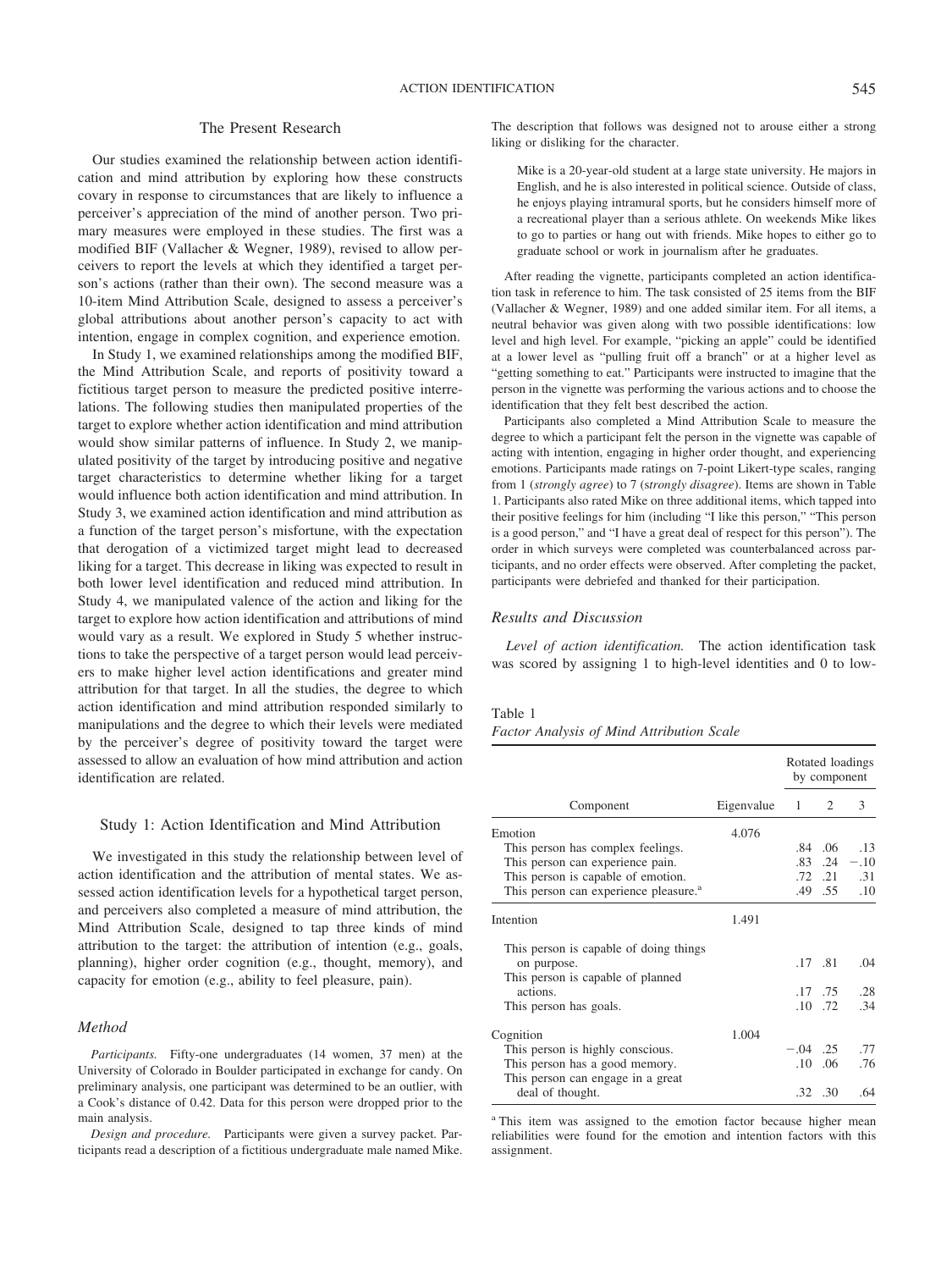level identities. Scores for the 26 items were summed in a total action identification score (Cronbach's  $\alpha = .82$ ). The mean score was  $(M = 14.85, SD = 5.32)$ .

*Mind attribution.* The 10 items formed a reliable scale (Cronbach's  $\alpha = .83$ ), and item total correlations were uniformly high, averaging .53 with a minimum of .38. Nonetheless, we also undertook a factor analysis to examine the internal structure of the scale. To maximize the stability of the solution, the analysis was performed on the combined sample of responses from this study and Study 4 ( $N = 140$ ). A principal factors extraction with varimax rotation revealed three factors with eigenvalues greater than 1. These factors were consistent with our a priori conceptualization of mind on dimensions of emotion, intention, and cognition (see Table 1). Reliability analyses in the Study 1 sample performed on composite variables devised to reflect each component separately revealed modest internal consistencies (Cronbach's  $\alpha = .79, .74,$ and .66, respectively), sufficient to justify further analyses using these factor composites in addition to the overall mind attribution index.

*Correlations.* The number of high-level identifications was significantly correlated with the overall mind attribution index,  $r(48) = .30, p < .05$ , and was significantly correlated with two of the three component mind-attribution factors, intention,  $r(48)$  = .32,  $p < .05$ , and cognition,  $r(48) = .44$ ,  $p < .01$ , but not emotion,  $r(48) = .04$  (*ns*). When perceivers identified actions at higher levels, they inferred an increased capacity for intention and higher thought processes but not necessarily emotion.

These observations involved a target person who was relatively neutral in terms of the 7-point scales of liking  $(M = 4.38, SD =$ 0.83), respect ( $M = 4.21$ ,  $SD = 0.95$ ) and goodness of character  $(M = 4.26, SD = 0.85)$ . These ratings were summed to form a positivity index (Cronbach's  $\alpha = .67$ ), and this index was correlated with mind attribution,  $r(48) = .40, p < .01$ , and action identification,  $r(48) = .37$ ,  $p < .01$ . These results suggest liking may be associated with higher levels of both action identification and mind attribution.

Examination of the potential causal paths among liking, action identification, and mind attribution is difficult in this study, given that liking for the target was measured rather than experimentally manipulated. Therefore, we manipulated liking in Study 2 to ascertain its influence on both levels of action identification and global attributions of mind.

# Study 2: Action Identification for Liked and Disliked Hypothetical Persons

In this study, the degree to which perceivers felt positively or negatively toward an actor was manipulated using vignettes that described either a likable or unlikable fictitious person. Levels of action identification and degree of mind attribution were examined.

#### *Method*

*Participants.* Thirty-five Harvard undergraduates (16 men, 19 women) participated in exchange for research credit in their introductory psychology course.

*Design and procedure.* The procedure mirrored that of Study 1, except that the vignette described either a likable or an unlikable character. In the likable condition, the description was as follows:

David majors in biology, and he is also interested in political science. Outside of class, he enjoys playing intramural sports, but he considers himself more of a recreational player than a serious athlete. On weekends, David likes to go to parties, hang out with friends and spend time with his family who live nearby. One thing that is quite unique about David is his passion for helping animals. He devotes a great deal of time helping to raise money for local animal shelters as well as volunteering one day a week working at the local humane society. After graduation, David hopes to either pursue a career in veterinary medicine or public health.

In the unlikable condition, the description was as follows:

Mike majors in chemistry, and he is also interested in economics. Mike does not participate in extracurricular activities because he feels they are a waste of his time. He has few friends and prefers to spend most of his time by himself. Many people find Mike to be arrogant and unapproachable. Recently, Mike found himself in severe trouble at school. He stole a classmate's lab report and turned it in as his own. The professor found out and reported it to the college. Mike is now on academic probation. This is not the first time Mike has cheated. In high school, he was caught plagiarizing on a term paper and was suspended for three days.

Participants rated the target on liking, respect, goodness, and similarity. As in Study 1, participants completed the action identification measure and Mind Attribution Scale for the target.

#### *Results*

*Manipulation check.* A positivity index made up of the mean ratings for liking, respect, goodness, and similarity computed for both targets (Cronbach's  $\alpha = .91$ ) confirmed participants perceived the characters in the vignettes as likable and unlikable. Participants reported greater positivity toward the likable character  $(M = 5.32, SD = .81)$  than the unlikable character  $(M = 3.22,$  $SD = .87$ ,  $F(1, 33) = 54.89$ ,  $p < .001$ ,  $\eta^2 = .63$ .

*Level of action identification.* Action identification scores, as computed in Study 1, were entered into a one-way analysis of variance (ANOVA). As hypothesized, participants made more high-level action identifications for the likable person  $(M = 17.21)$ ,  $SD = 4.92$ ) than for the unlikable person ( $M = 11.00$ ,  $SD = 7.17$ ),  $F(1, 33) = 9.16, p < .01, \eta^2 = .22$ . A series of regressions designed to test for mediation were conducted to assess whether a difference in positivity for the two people mediated the difference in action identification levels. This technique, as outlined by Baron and Kenny (1986), requires that the potential mediator is first regressed on the independent variable. In a second regression, the dependent variable is regressed on the potential mediator. Last, the dependent variable is regressed on both the independent variable and the potential mediator. A Sobel test is conducted to determine whether the influence of the independent variable has been significantly reduced when included with the potential mediator. In this particular analysis, the initial regression showed a significant positive relationship between condition and positivity ( $\beta = .790, p <$ .001). A significant relationship was also found when action identification was regressed on positivity ( $\beta$  = .428,  $p$  < .05); however, when action identification was regressed on both variables, no evidence of mediation was found, Sobel  $z = .62$ ,  $p > .05$ . This suggests that although manipulated likability yielded higher levels of action identification, ratings of positivity did not mediate this effect.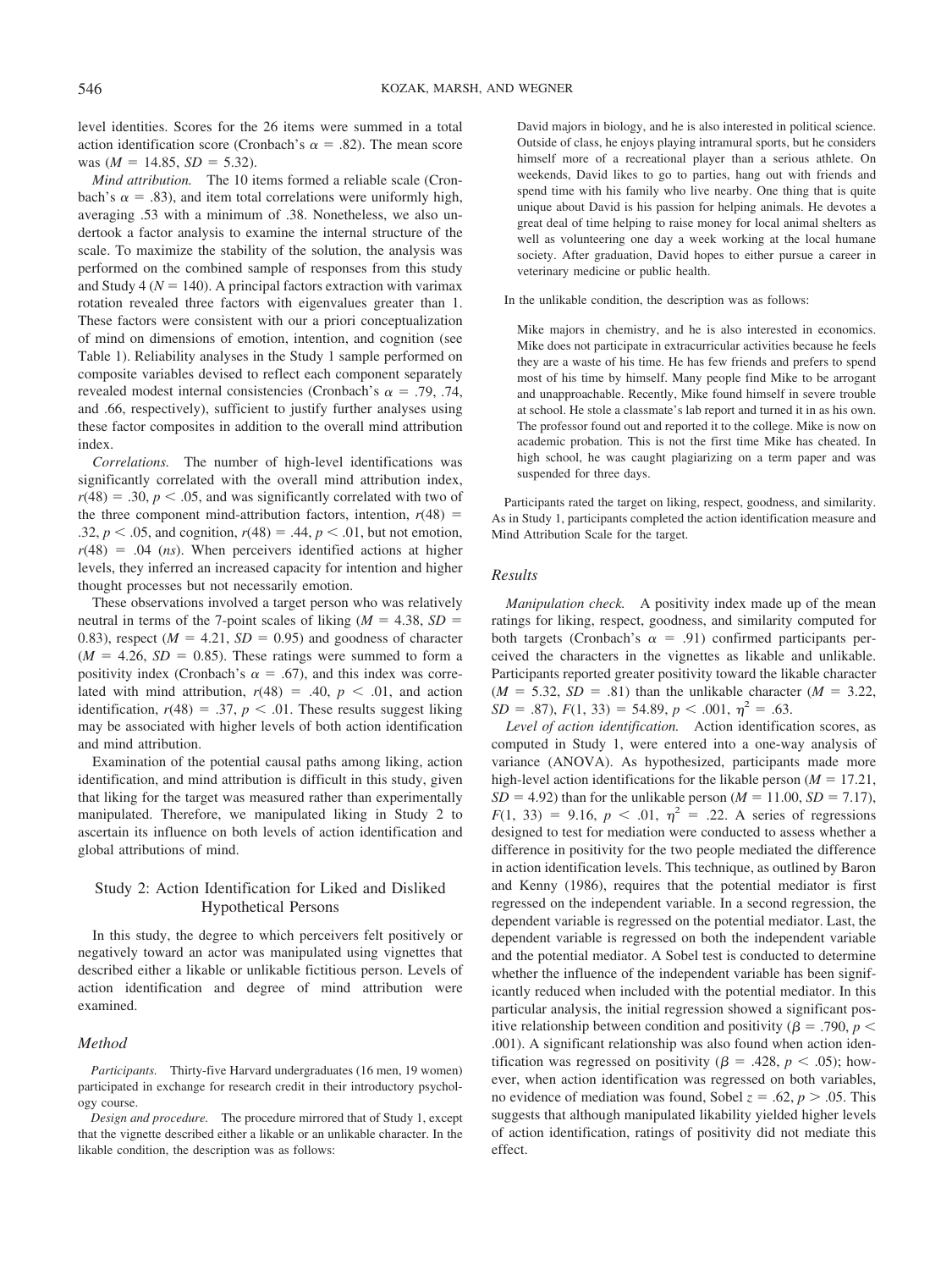*Mind attribution.* An overall index of mind attribution, and separate indices of attribution of intention, cognition, and emotion, were computed as in Study 1. ANOVAs on each index revealed that participants made higher attributions of mind overall to the likable person ( $M = 5.78$ ,  $SD = .55$ ) than to the unlikable person  $(M = 4.89, SD = 1.08), F(1, 33) = 10.07, p < .01, \eta^2 = .23$ . This pattern of results held true for the three subindices of mind attribution. Participants made higher attributions to the likable character than to the unlikable character for intention (likable:  $M =$ 6.19,  $SD = .56$ ; unlikable:  $M = 5.27$ ,  $SD = 1.18$ ),  $F(1, 33) = 9.18$ ,  $p < .01$ ,  $\eta^2 = .22$ ; for cognition (likable:  $M = 5.26$ , *SD* = .76; unlikable:  $M = 4.42$ ,  $SD = 1.33$ ,  $F(1, 33) = 5.57$ ,  $p < .05$ ,  $\eta^2 =$ .14; and for emotion (likable:  $M = 5.83$ ,  $SD = .81$ ; unlikable:  $M =$  $4.95, SD = 1.46$ ,  $F(1, 33) = 4.85, p < .05, \eta^2 = .13$ .

To ascertain whether differences in positivity were mediating the differing degrees of mind attributed to the likable and unlikable person, a series of regressions were carried out. When positivity was regressed on condition, a significant relationship was found  $(\beta = .790, p < .001)$ , as when mind attribution was regressed on positivity ( $\beta = .762$ ,  $p < .001$ ). However, when mind attribution was regressed on both variables, the influence of the likability manipulation was significantly reduced, Sobel  $z = 4.51$ ,  $p < .001$ . The results demonstrated that the influence of the likability manipulation on overall mind attribution was fully mediated by positivity ratings, because the variable of condition was no longer significant when included in the regression with positivity ( $\beta$  =  $-316$ ,  $p > .05$ ). Differences in positivity also fully mediated each subindex of mind attribution. When ratings of intention were regressed on both condition and positivity, the influence of the likability manipulation was significantly reduced, Sobel  $z = 3.90$ ,  $p < .001$ , and was no longer significant ( $\beta = -.229$ ,  $p > .05$ ). When ratings of cognition were regressed on both condition and positivity, the influence of the likability manipulation was significantly reduced, Sobel  $z = 3.75$ ,  $p < .001$ , and was no longer significant ( $\beta = -.370, p > .05$ ). Finally, when ratings of emotion were regressed on both condition and positivity, the influence of the likability manipulation was significantly reduced, Sobel  $z =$ 2.84,  $p < .01$ , and was no longer significant ( $\beta = -.206, p > .05$ ). These mediation analyses suggest that positivity for the target directly influenced whether a perceiver attributed mental states to the target. Feeling positively toward another person may induce a perceiver to consider this person's goals, thoughts, and emotions. Additional analyses were conducted to determine whether action identification mediated the influence of liking on mind attribution or whether mind attribution mediated the influence of liking on action identification. The results of separate analyses did not reveal mediation in either case, Sobel  $z = .12$ ,  $p > .05$ ; Sobel  $z = 1.22$ ,  $p > .05$ , respectively.

*Correlations.* As in Study 1, a significant positive relationship was found between level of action identification and overall mind attribution and between action identification and attribution of intention and cognition. Higher level identifications were correlated with greater attributions of overall mind attribution,  $r(35)$  = .40,  $p < .02$ , as well as with intention attribution,  $r(35) = .47$ ,  $p <$ .01, and cognition attribution,  $r(35) = .34$ ,  $p < .05$ . As was also true in Study 1, the relationship between higher level action identifications and emotion attribution was not significant,  $r(34)$  =  $.23, p = .20.$ 

A positive relationship was found between positivity and the level of action identification. The more positively participants felt about the individual being described, the higher their action identifications were, on average,  $r(35) = .43$ ,  $p = .01$ . Positivity was also significantly correlated with overall degree of mind attribution and with each of the three components of mind. This again suggests that the more positively people felt toward the person in the vignette, the more readily they attributed mental states to him,  $r(35) = .76$ ,  $p < .001$ , including attributions of intention,  $r(35) =$  $.70, p \lt .001$ , cognition,  $r(35) = .66, p \lt .001$ , and emotion,  $r(34) = .56, p < .01.$ 

#### *Discussion*

The results highlight the role that liking plays in action identification and mind attribution processes. Liking leads a perceiver to identify the person's actions at a higher level, one that takes the actor's goals and intentions into consideration. Liking also affects attributions of mind such that positive attributions lead to increased consideration of the target's mental states and capacities: capacity for acting with purpose and intention, engaging in cognitive processes, and experiencing emotions. Although this study reveals a strong association between positivity and level of action identification, positivity did not mediate the influence of liking on level of action identification. This suggests that although people may identify the actions of liked others at higher levels than disliked others, there may be a mechanism not measured in this study that is directly responsible for the differences in action identification prompted by the variation in likability. This mechanism could be related to the perceiver's tendency to take the perspective of the target.

The results again show the relationship between action identification and mind attribution. As was true in Study 1, the level at which a person identifies another's actions is related to greater attributions of mind overall and specifically to attributions of intention and cognition but not emotion. This is perhaps not surprising, as intention and cognition more directly pertain to a person's ability to plan ahead and think about actions prior to completing them. Emotion may function differently and therefore may be further removed from the action identification process. Attributions of emotion processes may flow from processes distinct from those underlying the attribution of intention and cognition in the perception of other minds (cf. Malle & Pearce, 2001).

In this study, liking was manipulated by giving participants information about a person's disposition. For example, the target David was described as "arrogant and unapproachable," but what if information about a person's disposition remained neutral while the situation surrounding a person was manipulated? Could situational factors influence the manner in which a perceiver forms attributions about another's mind? This question was explored in the next study, in which varying degrees of victim derogation (and thus disliking) were induced in participants by presenting them with targets who experienced differing degrees of suffering.

# Study 3: Action Identification and Mind Attribution as a Result of Victim Derogation

When people are aware that another person is suffering, they often derogate this person. Many find comfort in believing that bad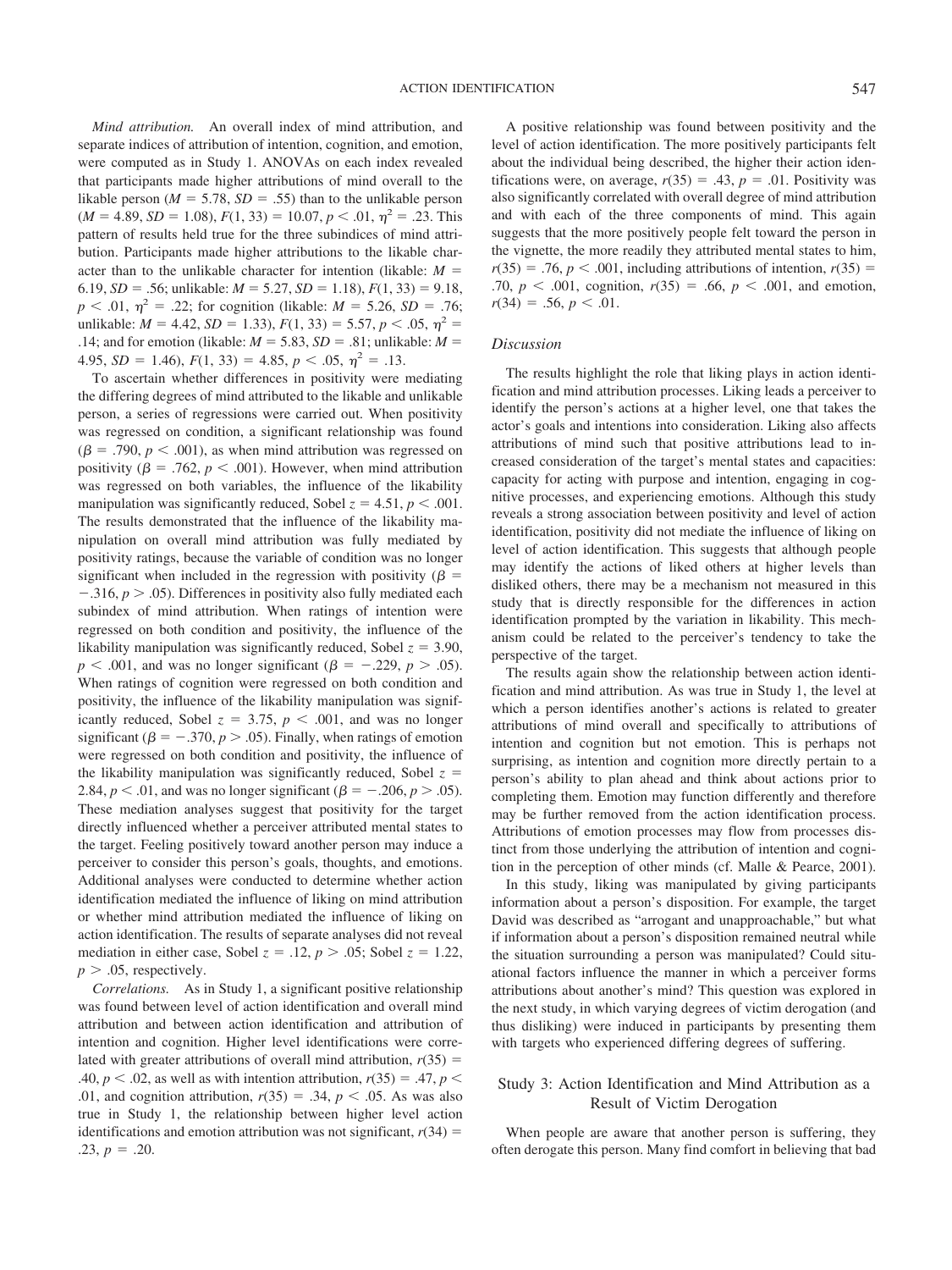things only happen to bad people, because it provides them with a sense of control in an often unpredictable world. Rather than give up this belief in a just world, many people transform victims into bad people even when such derogation is unwarranted (Lerner, 2003). This may be particularly true if an observer initially feels similar to the victim (Lerner & Miller, 1978). This study explored whether victim derogation would result in dementalization through changes in mind attribution and action identification.

#### *Method*

*Participants.* Sixty-one Harvard undergraduates (34 men, 27 women) participated in the study in exchange for research credit in their introductory psychology course.

*Design and procedure.* The design of this study was similar to those of the prior studies. Participants read a vignette describing a fictitious person, which always began as follows:

Mike is a 20-year-old undergraduate at the University of Michigan. For the past year he has been living off campus in a studio apartment. Mike receives some financial help from his parents but pays most of his bills with the money he makes in a work–study job. Two months ago the university cut down on the budget allotted for student employment.

In the suffering condition, the vignette continued as follows:

Mike was let go from his job. Mike's boss made it clear that he had done nothing wrong and that he would try to help him find other means of employment. Needless to say, Mike has had an extremely difficult time finding a new job and it has become increasingly difficult to pay the monthly bills. As a result, Mike is only able to afford enough food for one meal per day and it consists of very meager portions. The electricity has been shut off and Mike sleeps with layers of blankets so as to keep warm despite the fact that there is no heat in his tiny apartment. The situation is extremely bad and if Mike does not find work soon, the conditions will continue to worsen and he will continue to suffer.

In the nonsuffering condition, the vignette continued as follows:

Fortunately Mike was able to keep his job. Although Mike's budget is tight, he is always able to make ends meet.

After reading the vignette, participants completed the same measures for the target person used in the prior studies.

#### *Results*

*Ratings of positivity.* A positivity index comprised of mean ratings for liking, respect, goodness, and similarity computed for both vignette characters (Cronbach's  $\alpha = .79$ ) revealed that participants reported less positivity for the suffering target ( $M = 4.12$ ,  $SD = .77$ ) than for the target who was not suffering ( $M = 5.29$ ,  $SD = .84$ ,  $F(1, 37) = 19.41$ ,  $p < .001$ ,  $\eta^2 = .34$ .

*Action identification.* Participants made significantly fewer high-level identifications for the actions of the suffering person  $(M = 13.36, SD = 4.36)$  than of the nonsuffering person  $(M =$ 15.61, *SD* = 4.36),  $F(1, 59) = 3.93$ ,  $p = .05$ ,  $\eta^2 = .06$ . To test whether differences in positivity mediated differences in action identification, a series of regressions were conducted in the same manner as described in Study 2. The initial regression showed a significant relationship between condition and positivity ( $\beta$  =  $-0.587, p < 0.001$ ). A significant relationship was also found when

action identification was regressed on positivity ( $\beta = .390, p <$ .05); however, when action identification was regressed on both variables, no evidence of mediation was found, Sobel  $z = -1.11$ ,  $p > .05$  These results indicate that positivity did not mediate the influence of perceived suffering on action identification.

*Mind attribution.* Participants made lower attributions of mind to the suffering person ( $M = 4.73$ ,  $SD = .77$ ) than to the nonsuffering person ( $M = 5.13$ ,  $SD = .65$ ),  $F(1, 57) = 4.42$ ,  $p < .05$ ,  $\eta^2 = .07$ . This pattern was found for two of the three subindices of mind attribution, with lower attributions of intention made to the suffering target  $(M = 4.72, SD = 1.13)$  than to the nonsuffering target ( $M = 5.66$ ,  $SD = .93$ ),  $F(1, 59) = 12.56$ ,  $p < .01$ ,  $\eta^2 = .18$ , and lower attributions of cognition made to the suffering target ( $M = 4.05$ ,  $SD = .78$ ) than to the nonsuffering target ( $M = 4.59$ ,  $SD = .58$ ),  $F(1, 59) = 9.43$ ,  $p < .01$ ,  $\eta^2$  = .14. No differences in attribution of emotion were found between targets.

A series of regressions was performed to examine whether positivity mediated the influence of perceived suffering on mind attribution. When positivity was regressed on condition, we found a significant relationship ( $\beta = -.587, p < .001$ ), and when mind attribution was regressed on positivity, a significant relationship also was found  $(\beta = .647, p < .001)$ . However, when mind attribution was regressed on both variables, the influence of the suffering manipulation was significantly reduced, Sobel  $z =$  $-3.13$ ,  $p < .01$ . The results demonstrated that the influence of the suffering manipulation on overall mind attribution was fully mediated by positivity ratings, because the variable of condition was no longer significant when included in the regression with positivity ( $\beta = .084$ ,  $p > .05$ ). Differences in positivity also fully mediated two of the subindices of mind attribution. When ratings of intention were regressed on both condition and positivity, the influence of the suffering manipulation was significantly reduced, Sobel  $z = -3.12$ ,  $p < .01$ , and was no longer significant ( $\beta$  =  $-105$ ,  $p > 0.05$ ). When ratings of cognition were regressed on both condition and positivity, the influence of the suffering manipulation was significantly reduced, Sobel  $z = -2.90, p < .01$ , and was no longer significant ( $\beta = .130, p > .05$ ). Taken together, these results suggest that the influence of the suffering manipulation on mind attribution was fully mediated by positivity ratings.

We conducted additional analyses to determine whether action identification mediated the influence of liking on mind attribution or whether mind attribution mediated the influence of liking on action identification. The results of separate analyses did not reveal mediation in either case, Sobel  $z = -.08$ ,  $p > .05$ ; Sobel  $z =$  $-1.68$ ,  $p > .05$ , respectively.

*Correlations.* As in the prior studies, a positive relationship was found between action identification and overall mind attribution, as well as between the intention and cognition subindices. Higher level identifications were correlated with higher attributions of mind,  $r(59) = .31, p < .05$ , intention,  $r(61) = .32, p < .05$ , and on a marginal level, cognition,  $r(61) = .25$ ,  $p < .06$ . In addition, positivity and higher action identification levels were correlated,  $r(39) = .39$ ,  $p = .01$ . Positivity was also significantly correlated with mind attribution,  $r(37) = .63$ ,  $p < .001$ , as well as with the mind attribution subscales of intention,  $r(39) = .71$ ,  $p <$ .001, and cognition,  $r(39) = .57$ ,  $p < .001$ .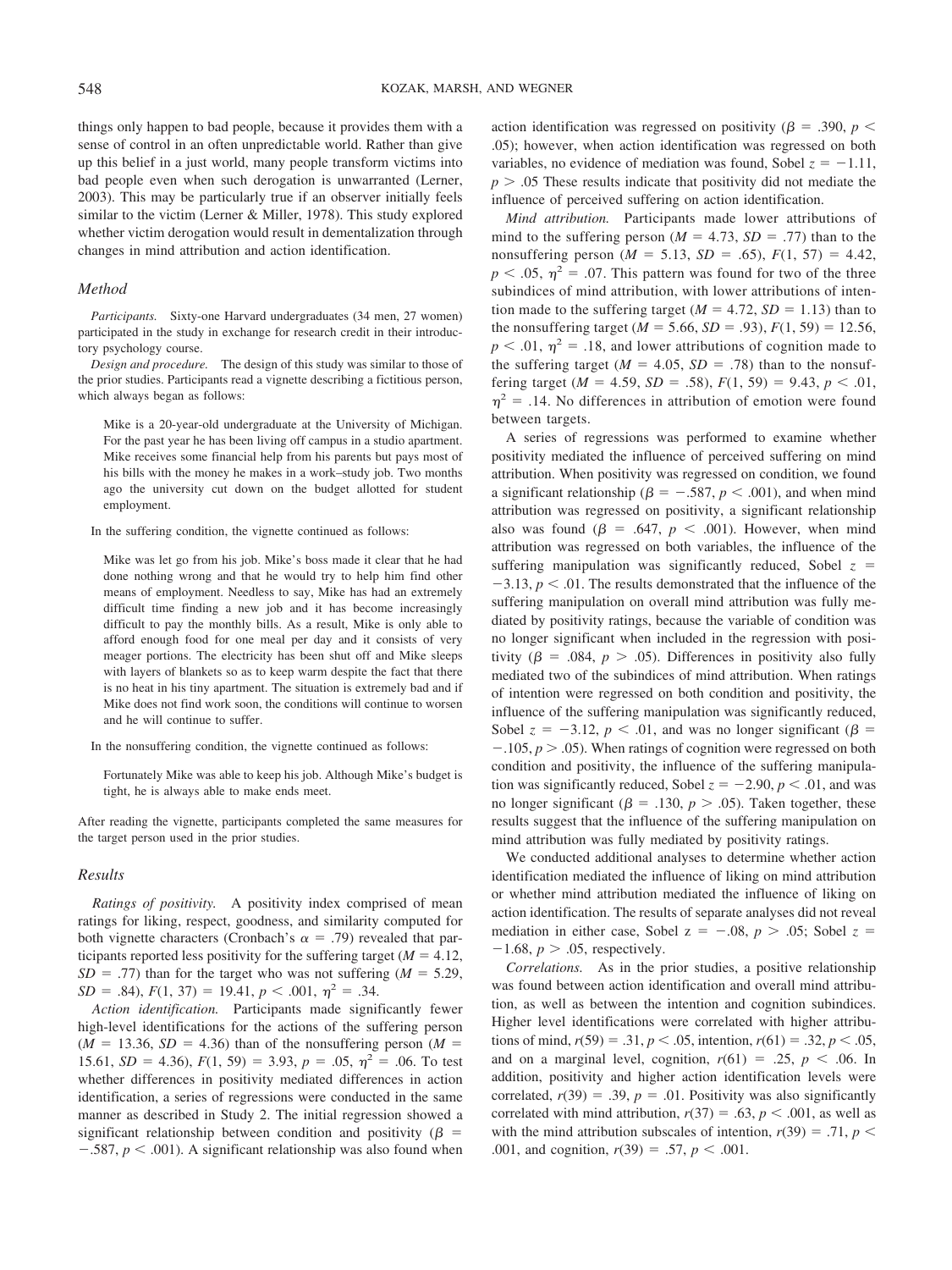## *Discussion*

Past research has indicated that people may derogate victims, and the present results suggest that one aspect of such derogation may be dementalization. Participants felt less positively toward the suffering person than toward the nonsuffering person, and they identified the actions of the suffering person at lower levels and attributed mental properties to him to a lesser extent. It seems that as a result of the perceived suffering of the targets, perceivers fail to appreciate the target person's mind, viewing the person as somehow less likely to have goals, thoughts, and feelings. Some commentators have suggested that a kind of infrahumanization occurs to relieve the distress that arises when a perceiver is aware that another person or group of people is suffering in some way (Bandura et al., 1996; Leyens et al., 2000). The present study suggests that a rudimentary form of such infrahumanization may occur when reduced positivity toward a target engenders reduced levels of mind attribution to the target.

In Studies 1, 2, and 3, the actions identified by perceivers were consistently neutral or slightly positive in valence. The hypothesis has been that to mentalize another's action is to humanize that person, which is generally a positive thing; however, it is conceivable that this pattern would not hold for negative actions. To infer a negative action, for example, knocking someone down, to have resulted from thought and planning would perhaps be more negative than to attribute the action to purely physical causes. In other words, when is mentalizing not positive? Do the likability of action and actor interact when a perceiver identifies an action? Study 4 was designed to explore these questions.

# Study 4: Action Identification by Valence of Actor and Action

The aforementioned studies found that for neutral or mildly positive actions, high-level action identifications are associated with positive evaluations of the actor. However, perhaps this association is limited to neutral or positive actions, and the patterns seen thus far result from a tendency for perceivers to give higher identification levels when actor and action valence are consistent. This actor–action consistency hypothesis holds that the positive actions of a liked person are seen as consistent with such a person's intentions and thoughts and thus would be identified at a higher level than negative (undesirable) actions. A disliked person, in turn, might be perceived as harboring undesirable intentions or antisocial thoughts, and this person's negative actions might be identified at higher levels. In short, high-level action identification for liked actors may occur for neutral and positive actions, whereas high-level action identification for disliked actors might be found for negative actions. To gauge this possibility, we examined action identification as a function both of actor valence and action valence in Study 4.

#### *Method*

*Participants.* Ninety Harvard undergraduates (53 men, 37 women) participated in the study in exchange for credit in their introductory psychology course.

*Design and procedure.* This study had a  $3 \times 3$  factorial design, which varied target person (fictional likable other, self, or fictional unlikable other) among participants and action valence (positive, neutral, negative) within participants. There were three versions of the experimental packet, which required participants to identify, respectively, the actions of a likable other, the self, or an unlikable other. The vignettes adapted those used in Study 3 to include slightly more information about the fictional protagonist. The vignette describing the likable person was as follows:

David is a 20-year-old student at a large state university. He majors in biology, and he is also interested in political science. Outside class, he participates in intramural sports, because he enjoys getting exercise and being part of a team. On weekends, David likes to go to parties and spend time with friends or with his family. Most people find David to be friendly and easygoing. Recently, David received an award from his school. He tutored several classmates in a biology class and helped them improve their grades. The professor learned that David was helping classmates without asking for any pay in return and told the university. David received a service award from the university. This is not the first time David has been recognized for helping others. In high school, David's volunteer work helping children with their reading earned him a small scholarship prize.

The vignette describing the unlikable person was as follows:

David is a 20-year-old student at a large state university. He majors in biology, and is also interested in political science. Outside class, he doesn't participate in any intramural activities, because he considers them boring and a waste of time. On weekends, David prefers to spend time alone instead of with friends or with his family. Most people find David to be arrogant and unapproachable. Recently, David was in severe trouble at school. He stole a classmate's lab report in a biology class and turned it in as his own. The professor found out and reported it to the university. David is now on academic probation. This is not the first time David has been caught cheating. In high school, he plagiarized on a term paper and was suspended for three days.

Next, participants completed 30 action identification items while imagining that the target described in the vignette was the actor performing the actions. In the version of the packet with self as target, participants were asked to imagine themselves performing the actions.

The action identification items in all three versions of the packet included 10 for positive actions, 10 for neutral actions, and 10 for negative actions. These 30 items were pretested on a 7-point scale for valence. The 10 positive items had a mean rating of 5.74, the 10 neutral items had a mean rating of 4.21, and the 10 negative items had a mean rating of 2.00.

As in the BIF, each action item was supplied along with a low- and high-level identity. For example, the positive action, "tipping generously," could be identified at lower level as "adding extra money to a bill" or at higher level as "rewarding good service." Similarly, the negative action of "hitting someone" could be identified at the low level of "swinging a fist" or the high level of "hurting someone." After finishing the action identification task, participants completed the Mind Attribution Scale and positivity scales in reference to the target.

#### *Results*

*Manipulation check.* To verify that the likable actor was evaluated more positively than the unlikable actor, the rating of liking was entered into a between-participants ANOVA. Ratings made in the condition in which participants imagined themselves were also included in the analysis. The three conditions differed significantly in liking,  $F(2, 89) = 83.53$ ,  $p < .001$ . Newman–Keuls analysis showed that the unlikable actor ( $M = 2.23$ ,  $SD = .94$ ) was liked significantly less than in both the likable actor ( $M = 5.14$ ,  $SD =$ 1.06) and the self conditions ( $M = 5.55$ ,  $SD = 1.23$ ,  $p < .05$ ).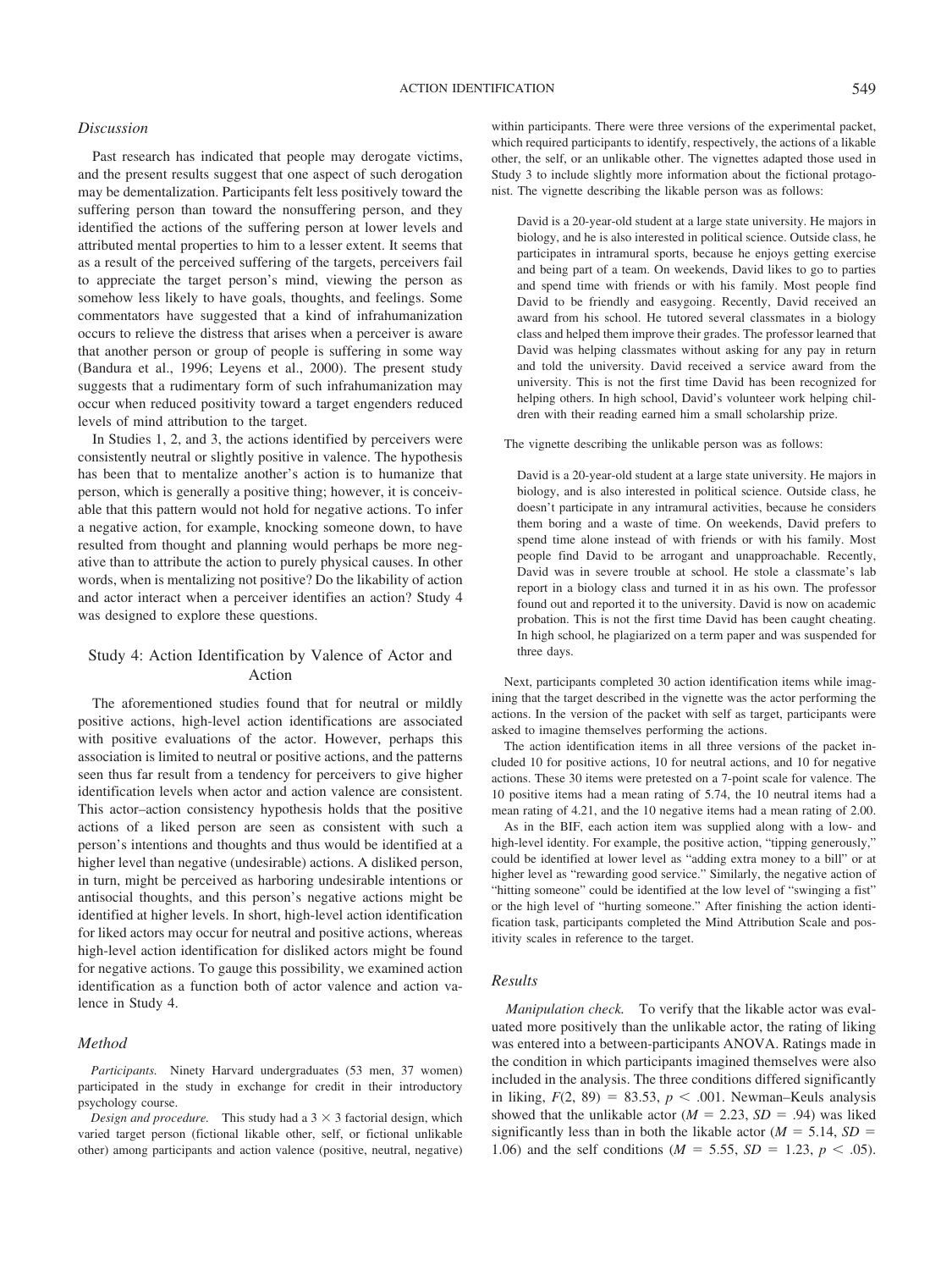Ratings in the likable other and self conditions did not differ significantly.

*Action identification.* Scores for positive, neutral, and negative items were combined to create three separate action identification indices (with higher scores indicating higher level identifications). The overall identification level was highly reliable (Cronbach's  $\alpha$  = .88). Reliabilities of the identification level indices were somewhat reduced for positive actions (.85), neutral actions (.75), and negative actions (.49). Although these reliabilities were lower than what was expected, the pretest data indicated that these actions fit together with regard to valence. Scores for these indices were examined in a 3 (likable actor, self, or unlikable actor)  $\times$  3 (good, neutral, and bad actions) ANOVA with repeated measures on the second variable.

As in the prior studies, the results revealed a main effect of target valence,  $F(2, 87) = 53.87, p < .001, \eta^2 = .55$ . Across action valences, actions performed by the likable actor were identified at a higher level ( $M = 7.64$ ) than were the actions of the self  $(M = 5.55)$ , which were in turn identified at a higher level than actions performed by the unlikable actor  $(M = 3.61)$ . Newman– Keuls analysis showed that all pairwise differences were significant  $(p < .05)$  in each case. We examined the consistency of this effect across action valence by testing the simple main effect of actor valence at each level of action valence. This effect was significant for positive actions,  $F(2, 87) = 56.88$ ,  $p < .001$ , for neutral actions,  $F(2, 87) = 38.30, p < .001$ , and for negative actions,  $F(2, 87) = 12.76$ ,  $p < .001$ . To examine whether positivity mediated action identification across all action subsets, we conducted a series of regressions. When positivity was regressed on condition, we found a significant relationship ( $\beta = -.757$ ,  $p <$ .001). When action identification was regressed on positivity, we found a significant relationship ( $\beta = .560, p < .001$ ); however, when action identification was regressed on both variables, the influence of the likability manipulation was significantly reduced, Sobel  $z = -4.58$ ,  $p < .001$ . The results suggest that full mediation as the variable of condition was no longer significant when included in the regression with positivity ( $\beta = .157$ ,  $p > .05$ ). These results diverged from those of Studies 2 and 3 in which positivity was not shown to mediate action identification. This inconsistency may be due to the requirement to identify a wide range of actions for people ranging from very negative to very positive. The inclusion of a "self" condition may also have contributed to this result.

The data also indicate that the self takes a place not at the highest level of identification but rather at a level below that of a highly likable fictional person. This suggests a potential self– other difference in action identification that could be worthy of further investigation. However, the relatively impoverished stimulus representing the other in this study—a brief vignette—might also be responsible for the observed effect.

The results also reveal a significant main effect of action valence,  $F(2, 174) = 4.96$ ,  $p < .01$ ,  $\eta^2 = .054$ . A within-participants contrast ( $112s: 2, -1, -1$ ) revealed that, across actors, positive actions ( $M = 6.01$ ,  $SD = 3.12$ ) were identified at a significantly higher level than both neutral  $(M = 5.41, SD = 2.69)$  and negative actions ( $M = 5.33$ ,  $SD = 1.93$ ),  $F(1, 87) = 7.64$ ,  $p < .01$ ,  $\eta^2 =$ .08. The levels at which negative and neutral actions were identified did not differ significantly. This effect suggests that regardless of the actor's valence, socially desirable actions are identified at higher levels than undesirable ones.

Finally, as predicted, a significant interaction between actor valence and action valence was found,  $F(4, 174) = 16.38$ ,  $p <$ .001,  $\eta^2$  = .27 (see Figure 1). Three linear contrasts were performed, one for each actor, to assess interaction between actor and action valence. For each contrast, weights of 1, 0, and  $-1$  were used, with "1" indicating a positive action, "0" a neutral action, and "–1" a negative action. For likable actors, the results indicated that positive actions were identified at a higher level than were negative actions,  $t(28) = 4.55$ ,  $p < .001$ . For the self, positive actions were also identified at higher levels than were negative actions,  $t(30) = 4.72$ ,  $p < .001$ . The reverse pattern, however, was found for unlikable actors. For these actors, negative actions were identified at a significantly higher level than positive actions,  $t(29) = -3.38, p < .005.$ 

*Mind attribution.* Overall mind attribution varied significantly by actor valence,  $F(2, 87) = 31.64$ ,  $p < .001$ ,  $\eta^2 = .42$ . Polynomial contrast analysis indicated that mind attribution for self  $(M =$ 5.92,  $SD = .64$ ) was significantly greater than the combined mind attribution for liked and disliked other  $(M = 4.87, SD = .63)$ ,  $F(1,$  $87) = 54.34$ ,  $p < .001$ . This analysis also showed that mind attribution for the liked other ( $M = 5.11$ ,  $SD = .52$ ) was significantly greater than mind attribution for the disliked other  $(M =$ 4.63,  $SD = .75$ ,  $F(1, 87) = 8.50$ ,  $p < .005$ . To examine whether positivity mediated overall mind attribution, we conducted a series of regressions. When positivity was regressed on condition, we found a significant relationship ( $\beta = -.757, p < .001$ ). When mind attribution was regressed on positivity, we found a significant relationship ( $\beta = .615$ ,  $p < .001$ ). However, when mind attribution was regressed on both variables, the influence of the likability manipulation was significantly reduced, Sobel  $z =$  $-2.08$ ,  $p < .05$ , yet the results only suggest partial mediation as the variable of condition remained significant when included in the regression with positivity ( $\beta = -.481, p < .001$ ). These results are consistent with those of the prior two studies in which the likability manipulation influenced mind attribution via positivity for the target person. Unlike the previous studies however, a factor(s) other than positivity also influenced mind attribution. This inconsistency could be due to the complex experimental design and deserves further exploration in future studies.

We also explored the subscales of the Mind Attribution Scale. Intention attribution was shown to vary significantly by actor valence,  $F(2, 87) = 16.77$ ,  $p < .001$ ,  $\eta^2 = .28$ . Polynomial contrasts indicated that intention attribution for self  $(M = 6.28,$ 



*Figure 1.* Level of action identification as a function of actor and action valence in Study 4.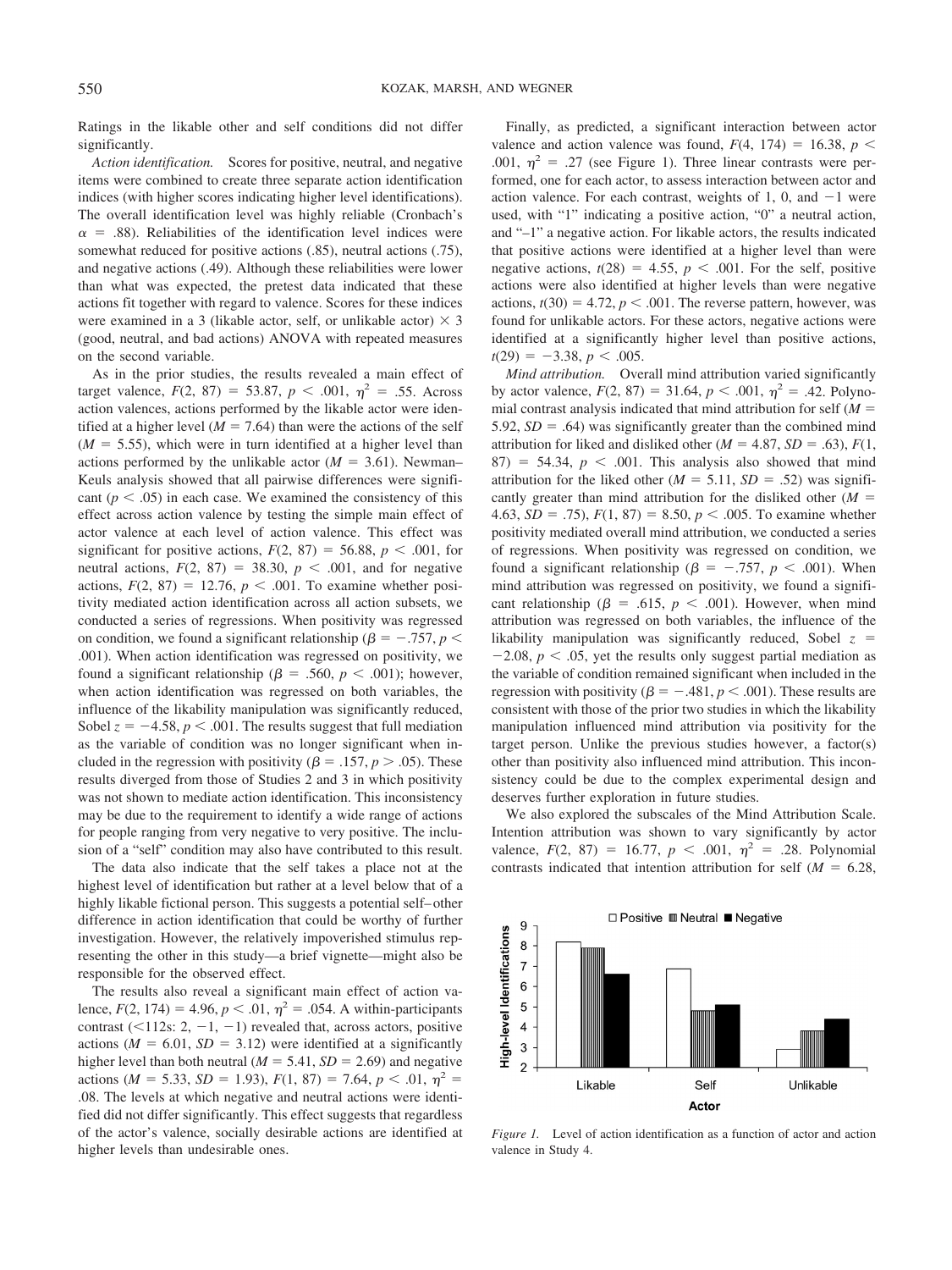$SD = .63$ ) was significantly greater than the combined intention attribution for liked and disliked other  $(M = 5.31, SD = .90)$ ,  $F(1,$  $87) = 28.19, p < .001$ . This analysis also showed that intention attribution for the liked other ( $M = 5.55$ ,  $SD = .82$ ) was significantly greater than intention attribution for the disliked other  $(M =$ 5.07,  $SD = .99$ ,  $F(1, 87) = 5.11$ ,  $p < .03$ .

Cognition attribution also varied significantly by actor valence,  $F(2, 87) = 17.25, p < .001, \eta^2 = .28$ . Polynomial contrasts indicated that cognition attribution for self ( $M = 5.43$ ,  $SD = 1.07$ ) was significantly greater than the combined cognition attribution for liked and disliked other  $(M = 4.48, SD = .78)$ ,  $F(1, 87) =$ 21.23,  $p < .001$ . Cognition attribution for the liked other ( $M =$ 4.92,  $SD = .75$ ), in turn, was significantly greater than cognition attribution for the disliked other  $(M = 4.06, SD = .91)$ ,  $F(1, 87) =$ 12.94,  $p < .01$ .

In the case of emotion attribution, the significant effect of actor valence,  $F(2, 87) = 16.28, p < .001, \eta^2 = .28$ , was entirely due to differences in emotion attribution to self versus others. Polynomial contrasts indicated that emotion attribution for self  $(M = 6.04, SD = .91)$  was significantly greater than the combined emotion attribution for liked and disliked other  $(M =$ 4.82,  $SD = .99$ ),  $F(1, 87) = 31.76$ ,  $p < .001$ . Emotion attribution for the liked other  $(M = 4.93, SD = .94)$  was not different from emotion attribution for the disliked other  $(M = 4.72, SD =$ 1.04),  $F(1, 87) < 1$ . Thus, as in Study 3, emotion attribution did not function in the same way as the other mind attribution components. As in the previous study, there was no observed tendency for emotion attribution to be related to positivity toward the actor. In general, then, people accorded greater capacity for mind to self than to the fictional others they encountered in vignettes, but among fictional others, they attributed mind, specifically intention and cognition, more often to the positive target person.

*Correlations.* Correlational analyses indicated that overall mind attribution was significantly correlated with overall action identification level,  $r(88) = .26$ ,  $p < .02$ . Correlations between each of the three subscales of the Mind Attribution Scale and action identification scores for the three action valences revealed significant positive correlations between the identification of positive actions and attributions of intention and cognition, respectively,  $r(88) = .35$ ,  $p < .001$ , and  $r(88) = .34$ ,  $p <$ .001. The remaining seven correlations were positive but nonsignificant.

Across all conditions, liking for the target was related to overall mind attribution,  $r(88) = .57$ ,  $p < .001$ , and to each of the components of mind attribution (all  $rs > .40$ ,  $p < .001$ , in each case). Liking for the target was similarly related to overall action identification level,  $r(88) = .54$ ,  $p < .001$ , and was also significantly related in a positive direction to level of identification for positive, neutral, and negative actions (all  $rs > .29$ ,  $p < .005$ , in each case).

## *Discussion*

The findings show that, across actions of all valences, people are likely to identify the actions of those they like at a higher level than those they dislike, with identification of the actions performed by self falling in between. Thus, the correlation between positivity and action identification is not perfectpositivity ratings for self were very high, but action identifications for self were more moderate. It may be that the identification of one's own actions is subject to the pressures involved in achieving an understanding of the action that will facilitate its performance. It may also be the case that when people identify their own actions, they focus on the level of identification consistent with their expertise in the action (Vallacher & Wegner, 1987; Wegner & Vallacher, 1986). The expertise factor may reduce the influence of variables like positivity and mind attribution that were measured in this study.

The results also suggest that the action valence affects action identification. In general, positive actions are identified more at higher levels than are neutral or negative actions. Moreover, these main effects are moderated by an interaction between actor and action valence: Actions are identified at higher levels when their valence is the same as the valence of the actor. For liked actors, positive actions are identified at higher levels than are negative actions, whereas for disliked actors, negative actions are identified at higher levels. This pattern resembles the pattern of action descriptions associated with the linguistic intergroup bias (Maass, Milesi, Zabbini, & Stahlberg, 1995; Maass, Salvi, & Arcuri, 1989). This research finds that people describe the positive behaviors of in-group members at more abstract levels than they do the positive behaviors of out-group members and describe the negative behaviors of in-group members in more concrete terms than they do the negative behaviors of out-group members. The resemblance between the linguistic intergroup bias and the actor–action consistency prediction may be superficial, though, because action identification levels involve means– ends distinctions rather than levels of abstraction (Vallacher & Wegner, 1985). One might "push a button" (higher level) by "moving a finger" (lower level), for example, with no clear difference in abstractness or concreteness between these act identities.

In Studies 2 and 3, differences in action identification levels were associated with, but not mediated by, positivity. In Study 4, we found evidence of mediation. This inconsistency suggests that further research is needed to clarify the relationship between positivity and action identification. The results of Studies 2 and 3 suggest that positivity may not be the mechanism directly underlying differences in action identification. Perhaps a more direct mediator of action identification could be perspective-taking. Research on perspective-taking suggests that people are more willing to adopt the perspective of a person they like (McPherson-Frantz & Janoff-Bulman, 2000). By adopting another's perspective, one is able to better appreciate a person's mental states, goals, thoughts, and feelings. Perhaps, then, this is the mechanism through which liking leads to higher levels of action identification. In the next study, the degree to which a person adopted another's perspective was manipulated in an attempt to isolate the mechanism that leads people to form high-level identifications for another person.

## Study 5: Perspective-Taking as a Mechanism in Action Identification and Mind Attribution

In the prior studies, the degree of positivity felt for a person by a perceiver was manipulated, because prior evidence suggests that people are more inclined to take the perspective of those they like (e.g., Idson & Mischel, 2001; McPherson-Frantz & Janoff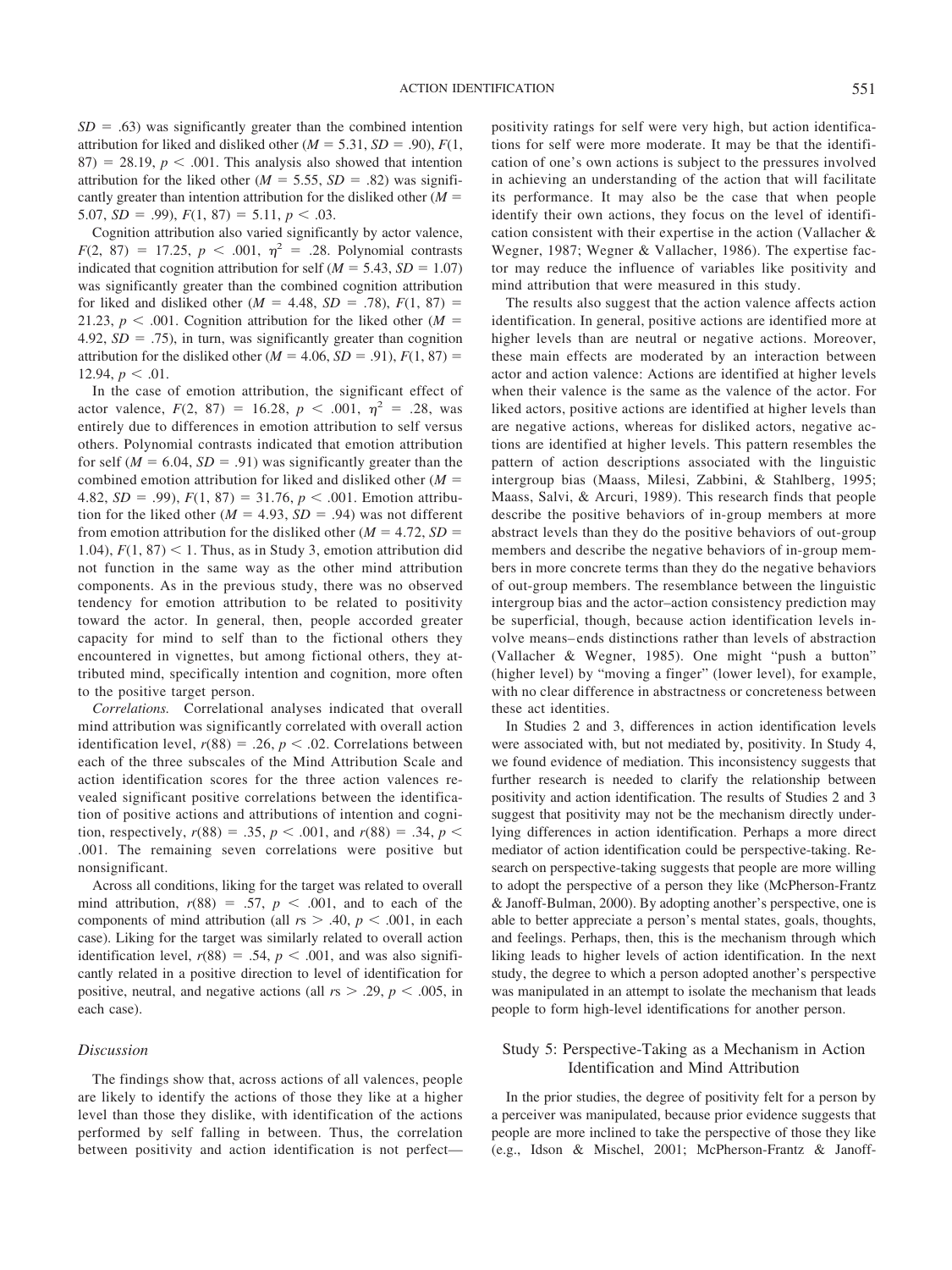Bulman, 2000). In Study 5, perspective-taking was actively manipulated to gain a clearer sense of its role in action identification and mind attribution. As in Studies 1–3, the actions included in the action identification measure were neutral.

#### *Method*

*Participants.* Forty-three Harvard undergraduates (23 men, 20 women) participated in exchange for research credit in their introductory psychology course.

*Design and procedure.* Participants read a vignette that described a neutral target. After reading the vignette, participants were given one of two sets of instructions. One set of instructions advised participants to take the perspective of the fictitious person (cf. Stotland, 1969) as follows:

Please read the following description and really try to put yourself in the shoes of the person described. Imagine yourself as actually taking on the role of this person. Think about what this person might be thinking or feeling.

The second set of instructions asked participants to take a more objective external view:

Please read the following description and imagine yourself in the same room as this person. Imagine you are observing this person from across the room, attempting to learn what you can about him. Pay attention to his mannerisms and physical traits.

Participants then took a few minutes to write down their observations about this person. The purpose of this was to allow participants to imagine either this person's perspective or some of his external characteristics. Participants then completed the action identification task, Mind Attribution Scale, and the positivity scales.

#### *Results*

*Ratings of positivity.* The positivity index made up of the mean ratings for liking, respect, goodness, and similarity (Cronbach's  $\alpha$  = .77) revealed no significant difference in positivity between the two conditions.

*Level of action identification.* Participants who adopted the person's perspective made significantly more high-level identifications for his actions ( $M = 15.91$ ,  $SD = 4.95$ ) than did those in the objective condition ( $M = 13.14$ ,  $SD = 3.69$ ),  $F(1, 41) = 4.29$ ,  $p < .05, \eta^2 = .10.$ 

*Mind attribution.* Mind Attribution Scale scores and indices for cognition, motivation, and emotion that were entered into separate ANOVAs indicated no significant differences between targets.

*Correlations.* Although there were no differences across conditions in either positivity or mind attribution, a significant correlation was found between positivity and degree of mind attribution: The more positively participants felt toward the target, the higher the degree of mind attribution they made for him,  $r(43) = .39$ ,  $p = .01$ . In contrast to prior studies, significant relationships were not observed between level of action identification and mind attribution or between action identification and positivity ratings.

#### *Discussion*

The results of mediation analyses in Studies 2 and 3 indicated that positivity did not mediate the influence of manipulated variables on action identification scores. The results of Study 5 suggest that a mediating factor might instead be perspective-taking. Those participants who took the target's perspective identified his actions at higher levels than did participants who did not take the target's perspective. In adopting another person's perspective, a perceiver may be more likely to consider the goals and purposes underlying the person's behavior than to focus on external attributes. Previous studies have shown that perspective-taking can be induced by positive appraisals of a target (McPherson-Frantz & Janoff-Bulman, 2000). Perhaps in Studies 2 and 3, those positive appraisals led to perspective-taking on the part of participants, which then led to increases in levels of action identification. Consistent with this causal chain is the fact that perspective-taking did not increase liking in the present study. This suggests that the path from liking to perspective-taking to action identification may be unidirectional.

The absence of relationship between mind attribution and action identification and between action identification and positivity in this study differed from the prior studies. Because perspectivetaking did not affect mind attribution in this study, and positive appraisals mediated mind attribution scores in the prior studies, it may be that positive appraisals drive mind attribution directly rather than first inducing perspective-taking. These results also argue against a demand effect interpretation of the differences in action identification found across conditions in the prior studies. Although the perspective-taking instructions were explicit, demand effects would have likely produced a difference in mind attribution, which was not the case.

Thus, although action identification and mind attribution are related, as indicated by positive correlations between the measures in Studies 1–4, different mechanisms may be associated with the two processes. Further investigation is needed to clarify the causal pathway between liking, action identification, and mind attribution.

## General Discussion

An association between level of action identification and mind attribution was observed in four of the five studies. When participants identified a person's actions at a level that encompassed underlying goals and intentions, they also recognized this person's mental capacities, particularly for intention and cognition. Liking for the target was both measured (Study 1) and manipulated (Studies 2, 3, and 4) to ascertain its role in action identification and mind attribution. Studies 1– 4 revealed strong positive relationships among positivity (encompassing liking, respect, goodness, and similarity), action identification, and mind attribution. In Studies  $2-4$ , by manipulating liking, we induced participants to not only rate the targets more positively but to identify their actions at higher levels and to attribute to them greater capacities for mind overall, as well as for intention and cognition, specifically. Although ratings of positivity mediated attributions of mind in Studies 2 and 3, they did not mediate action identification in these studies. The results of Study 4 were broadly consistent with the prior studies; in addition, we found an actor–action consistency bias. Participants rated liked persons' good actions at relatively higher levels and disliked persons' bad actions at relatively higher levels. Finally, the results of Study 5 showed that ma-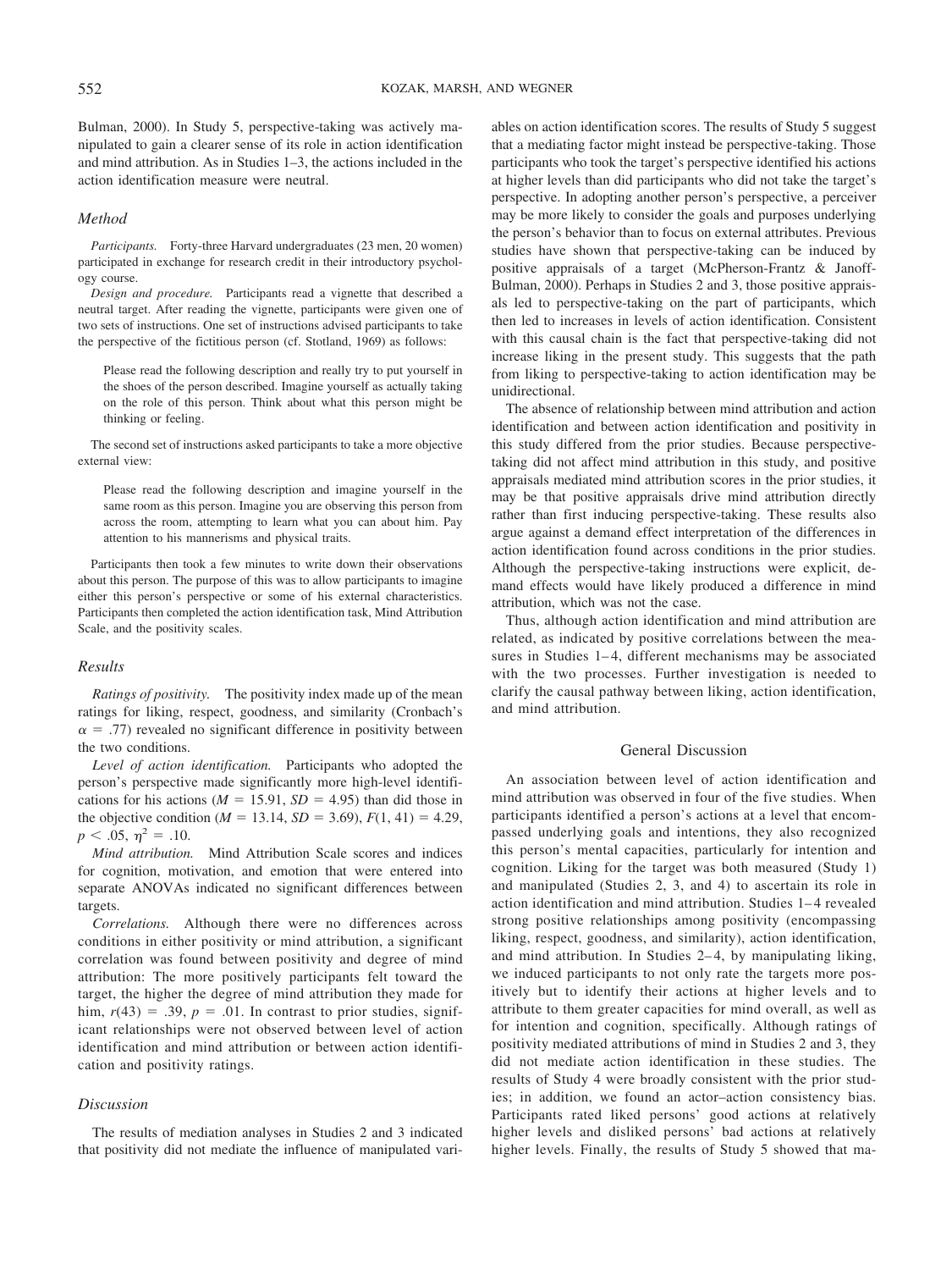nipulating perspective-taking induces people to identify others' actions at higher levels but does not affect liking or mind attribution. The results of all five studies indicate that action identification and mind attribution are related, but although mind attribution is directly driven by positivity, action identification may be directly driven by perspective-taking, which itself can be driven by liking.

#### *From Mind Attribution to Action Identification*

One goal of this research was to establish a relationship between action identification and mind attribution. Studies 1– 4 established that the constructs are closely related, and that both are generally correlated with positive feelings for the actor. Although mind attribution seems to stem directly from those positive feelings, action identification does not. Thus, the constructs are clearly distinguishable. In Study 5, no relationship was found between action identification and mind attribution. It is possible that in the prior studies, action identification and mind attribution were related because both were associated with feelings of positivity for the target person. Positive feelings for another individual may lead directly to greater attributions of mind and indirectly, via perspective-taking, to high-level identifications for this person's actions. However, as shown in Study 5, if the initial step of generating positivity is eliminated and perspective-taking is induced, higher levels of identification will result but greater attributions of mind will not.

This result highlights a distinction between the two constructs. Mind attribution requires that a person acknowledge an actor's global capacity for thought and intention but does not determine what those thoughts and intentions are. By contrast, action identification requires a perceiver to consider the specific contents of an actor's mind during the performance of an action. It appears that perspective-taking stimulates a perceiver to consider the specific contents of a person's mind but not to change his or her assessment of the global mental capacities of that person. Rather, changing one's assessment of a person's global mental capacities may be more directly stimulated by positive appraisals of the person.

#### *From Liking to Mind Attribution and Action Identification*

These studies also revealed the central role of liking for the target in both mind attribution and action identification. The roughly equivalent strengths of the relationship between the variables made elucidating the specific causal pathways difficult, but whereas liking was consistently shown to be associated with high levels of action identification, positivity garnered from the likability of targets was not directly implicated in mediating the influence of the manipulated features of targets on action identification in Studies 2 and 3. Although in Study 4 liking ratings did mediate action identification, this effect may have resulted from the wide range of actions identified or from the inclusion of the "self" condition, in addition to the liked and disliked targets. Study 4 showed that the level of action identification for liked targets was even higher than the level for self. Although people did express equal liking for themselves as for the liked other, it may be that people are privy to both lowand high-level aspects of their own behavior, thus resulting in more moderate identifications.

## *Action–Actor Consistency*

Liking appears to increase the identification levels of all manner of actions, from the very positive to the very negative, as seen in Study 4. However, this study also revealed a tendency for highlevel identifications to occur when actor and action are consistent in valence—a pattern also congruent with the linguistic intergroup bias effect (Maass et al., 1989; Maass et al., 1995). If a person likes a target, the person will identify that target's positive actions at higher levels and negative actions at relatively lower levels. If a perceiver dislikes a target, then the perceiver identifies the target's negative actions at higher levels and positive actions at relatively lower levels.

#### *The Nature of Mind Attribution*

By creating a scale meant to capture global attributions of mind to a target person, an a priori assumption was made that mind attribution is characterized by three components: the cognition, intentions, and emotions experienced by the target. Although the results consistently demonstrated that people made greater attributions of intention and cognition to liked others than to disliked others, the results were less consistent with respect to the attribution of emotion. In Studies 3 and 4, no liking-based differences in emotion attribution were seen. It may be that liking for a target does not influence the attribution of emotion to the target, because emotion is more readily or widely attributed to people than are cognition and intention.

Much like positivity, action identification was also consistently related to intention and cognition attribution but not to emotion attribution. Emotion attribution did not predict action identification in any of the studies. This may have been due to the nature of action identification. In general, the higher level identifications are directly relevant to the actor's ongoing thoughts and intentions but are less relevant to emotional processes such as experiencing pleasure and pain. One could imagine an action identification scale composed of more emotional items in which a person is not, for example, simply "smiling" but "conveying gratitude," that might be more tightly correlated with emotion attribution.

# *Action Identification and the Diagnosis of Mind Attribution*

The Mind Attribution Scale asks perceivers to make potentially harsh judgments of a target. After all, most humans should agree that other humans think, have goals, emote, and so forth. To rate a target as unlikely to exhibit these human capacities is something of an insult. Given the transparency of the questions about mind attribution, participants' judgments of the targets may have been biased by their desire to respond in a socially appropriate way. As Leyens and colleagues (2000) observed, when people dehumanize others, it is generally by devaluing their most intricate emotional states rather than ignoring their obvious sensitivity to pain or pleasure. Perceivers may feel compelled to acknowledge the basic features of other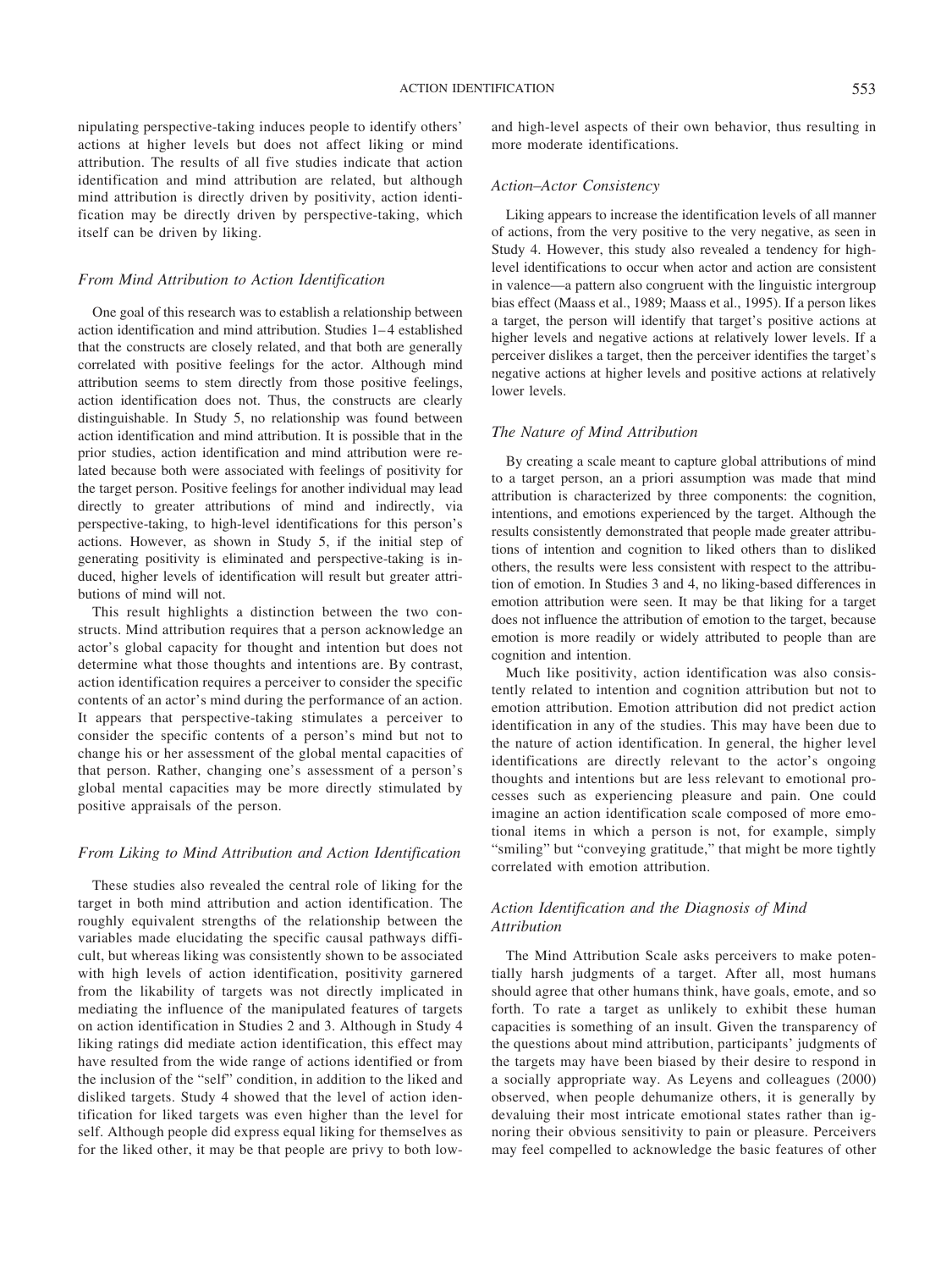humans' minds, even the minds of enemies, simply to look the part of a sensible judge of other minds.

This is one strength of the action identification scale as a measure of mentalization. People may identify the actions of others at higher or lower levels without fully realizing that their identifications imply more or less appreciation of the other's mind. Levels of action identification follow the contours of mind attribution but in a way that is likely to escape the attention of perceivers and thus fail to be noticed in perceivers' attempts to appear unprejudiced in their social perceptions. Level of action identification may be a useful tool for registering variations in mind attribution, and perhaps also positivity of feelings, in a way that is not easily monitored by the social perceiver.

#### Conclusions

As a rule, the extent to which a perceiver imbues a target person with intentions, thoughts, and emotions has been thought to reflect the abilities of the perceiver. Children are initially unable to represent others' thoughts and intentions but become able to do so as they mature (Frith & Frith, 2003). Certain populations of adults remain impaired in understanding others' internal states; such an inability is a hallmark of serious psychological disorders such as autism and Asperger's syndrome (Baron-Cohen, 1995). The present studies suggest that representing others' internal states, specifically those of intention and cognition, may not only be influenced by the mental capacities of the perceiver. Rather, the process of mentalization may also be influenced by the perceiver's feelings toward the target and as such may be flexible across time and situation. Even an adult fully capable of mentalizing other individuals might fail to do so in certain instances, such as if the target is disliked. Disliked targets are dementalized, and this manifests itself in both low-level identifications as well as reduced attributions of mind. The results of this research suggest that liking may influence specific (action identification) and global attributions of mind via different mechanisms and highlight the impact of the actor–perceiver relationship on perceptions of agency.

## References

- Ames, D. R. (2004). Inside the mind reader's tool kit: Projection and stereotyping in mental state inference. *Journal of Personality and Social Psychology, 87,* 340 –353.
- Austin, J. L. (1961). *Philosophical papers.* London: Oxford University Press.
- Bandura, A., Barbaranelli, C., Caprara, G. V., & Pastorelli, C. (1996). Mechanisms of moral disengagement in the exercise of moral agency. *Journal of Personality and Social Psychology, 71,* 364 –374.
- Baron, R. M., & Kenny, D. A. (1986). The moderator–mediator variable distinction in social psychological research: Conceptual, strategic, and statistical considerations. *Journal of Personality and Social Psychology, 51,* 1173–1182.
- Baron-Cohen, S. (1995). *Mindblindness: An essay on autism and theory of mind.* Cambridge, MA: MIT Press.
- Barrett, H. C., Todd, P. M., Miller, G. F., & Blythe, P. W. (2005). Accurate judgments of intention from motion cues alone: A cross-cultural study. *Evolution and Human Behavior, 26,* 313–331.
- Carey, S. (1996). Cognitive domains as modes of thought. In D. R. Olson

& N. Torrance (Eds.), *Modes of thought: Explorations in culture and cognition* (pp. 187–215). New York: Cambridge University Press.

- Carruthers, P., & Smith, P. K. (1996). (Eds.). *Theories of theories of mind.* Cambridge, England: Cambridge University Press.
- Cortes, B. P., Demoulin, S., & Rodriguez, R. T. (2005). Infrahumanization or familiarity? Attribution of uniquely human emotions to the self, the in-group, and the out-group. *Personality & Social Psychology Bulletin, 31,* 243–253.
- Danto, A. (1963). What we can do? *Journal of Philosophy, 40,* 435– 445.
- Frith, U., & Frith, C. D. (2003). Development and neurophysiology of mentalizing. *Philosophical Transactions: Biological Sciences, 358,* 459 – 473.
- Galinsky, A. D., & Moskowitz, G. B. (2000). Perspective-taking: Decreasing stereotype expression, stereotype accessibility, and in-group favoritism. *Journal of Personality and Social Psychology, 78,* 708 –724.
- Goldman, A. (1970). *A theory of human action.* Princeton, NJ: Princeton University Press.
- Heider, F. (1958). *The psychology of interpersonal relations.* New York: Wiley.
- Heider, F., & Simmel, M. (1944). An experimental study of apparent behavior. *American Journal of Psychology, 57,* 243–259.
- Hodges, S., & Wegner, D. M. (1997). Automatic and controlled empathy. In W. J. Ickes (Ed.), *Empathic accuracy* (pp. 311–339). New York: Guilford Press.
- Hoffman, C., Mischel, W., & Mazze, K. (1981). The role of purpose in the organization of information about behavior: Trait-based versus goalbased categories in person cognition. *Journal of Personality and Social Psychology, 40,* 211–225.
- Idson, L. C., & Mischel, W. (2001). The personality of familiar and significant people: The lay perceiver as a social-cognitive theorist. *Journal of Personality and Social Psychology, 80,* 585–596.
- Johansson, G. (1973). Visual perception of biological motion and a model for its analysis. *Perception and Psychophysics, 14,* 201–211.
- Johnson, S. C. (2003). Detecting agents. *Philosophical Transactions: Biological Sciences, 358,* 549 –559.
- Keysar, B., Barr, D. J., Balin, J. A., & Brauner, J. S. (2000). Taking perspective in conversation: The role of mutual knowledge in comprehension. *Psychological Science, 11,* 32–38.
- Kruglanski, A. W. (1975). The endogenous– exogenous partition in attribution theory. *Psychological Review, 82,* 387– 406.
- Lerner, M. J. (2003). The justice motive: Where social psychologists found it, how they lost it, and why they may not find it again. *Personality and Social Psychology Review, 7,* 388 –389.
- Lerner, M. J., & Miller, D. T. (1978). Just world research and the attribution process: Looking back and ahead. *Psychological Bulletin, 85,* 1030 –1051.
- Levy, S. R., Freitas, A. L., & Salovey, P. (2002). Construing action abstractly and blurring social distinctions: Implications for perceiving homogeneity among, but also empathizing with and helping, others. *Journal of Personality and Social Psychology, 83,* 1224 –1238.
- Leyens, J., Paladino, P., Rodriguez-Torres, R., Vaes, J., Demoulin, S., Rodriguez-Perez, A., & Gaunt, R. (2000). The emotional side of prejudice: The attribution of secondary emotions to in-groups and out-groups. *Personality and Social Psychology Review, 4,* 186 –197.
- Maass, A., Milesi, A., Zabbini, S., & Stahlberg, D. (1995). Linguistic intergroup bias: Differential expectancies or in-group protection? *Journal of Personality and Social Psychology, 68,* 116 –126.
- Maass, A., Salvi, D., & Arcuri, L. (1989). Language use in intergroup contexts: The linguistic intergroup bias. *Journal of Personality and Social Psychology, 57,* 981–993.
- Malle, B. F., & Pearce, G. E. (2001). Attention to behavioral events during interaction: Two actor-observer gaps and three attempts to close them. *Journal of Personality and Social Psychology, 81,* 278 –294.